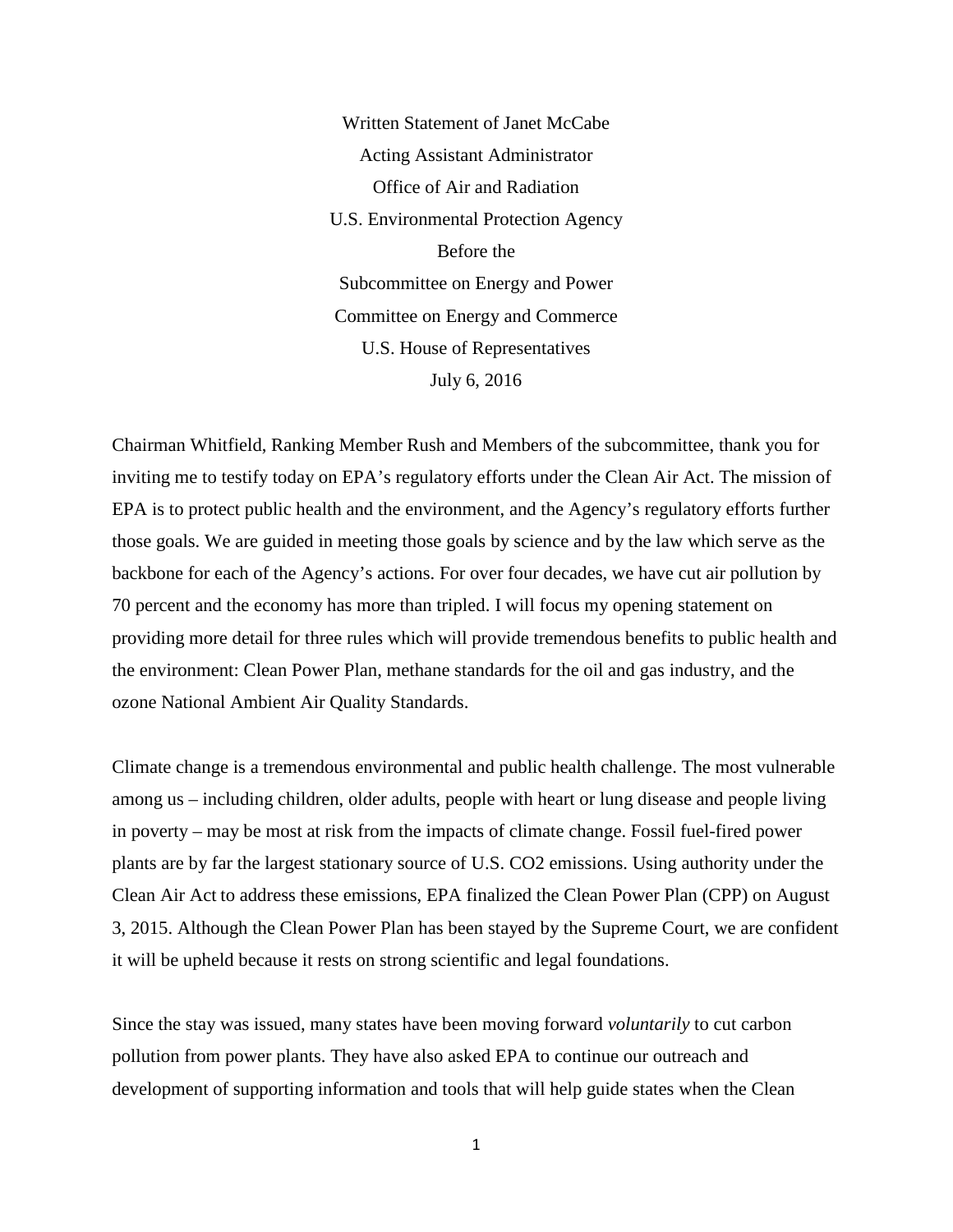Power Plan becomes effective, which we are doing while ensuring that we fully comply with the stay. For example, we recently proposed design details for the optional Clean Energy Incentive Program to address state requests for additional clarification as states consider options to reduce carbon pollution.

In May, EPA announced steps to further reduce methane and other harmful air pollutants from new and modified sources in the oil and gas industry along with a critical first step in tackling methane emissions from existing sources. These steps will help combat climate change and reduce emissions of harmful air pollutants.

These standards build on the agency's 2012 rules by adding requirements that the industry reduce emissions of greenhouse gases using readily available and cost-effective technology, and by covering hydraulically fractured oil wells along with additional equipment and activities that were not covered in the 2012 rules. They also require owners and operators to find and repair leaks, which can be a significant source of emissions.

These final standards reflect significant stakeholder input and, in particular, provide companies a pathway to demonstrate that requirements under a state rule are comparable to requirements in the final rule. This would allow sources to comply with a specific final rule requirement by complying with the state regulation.

We know that existing sources in the oil and gas sector also emit substantial amounts of methane. As a first step in the regulation of these sources, we have issued a proposed Information Collection Request (ICR). When finalized, the ICR will require companies with existing operations to provide information on technologies and costs that are critical to the development of reasonable regulations. In addition, EPA plans to seek voluntary information on innovative strategies that can accurately and cost-effectively locate, measure, and mitigate methane emissions.

The draft ICR was published on June 3, 2016, and the first of two public comment periods will last for 60 days.

2